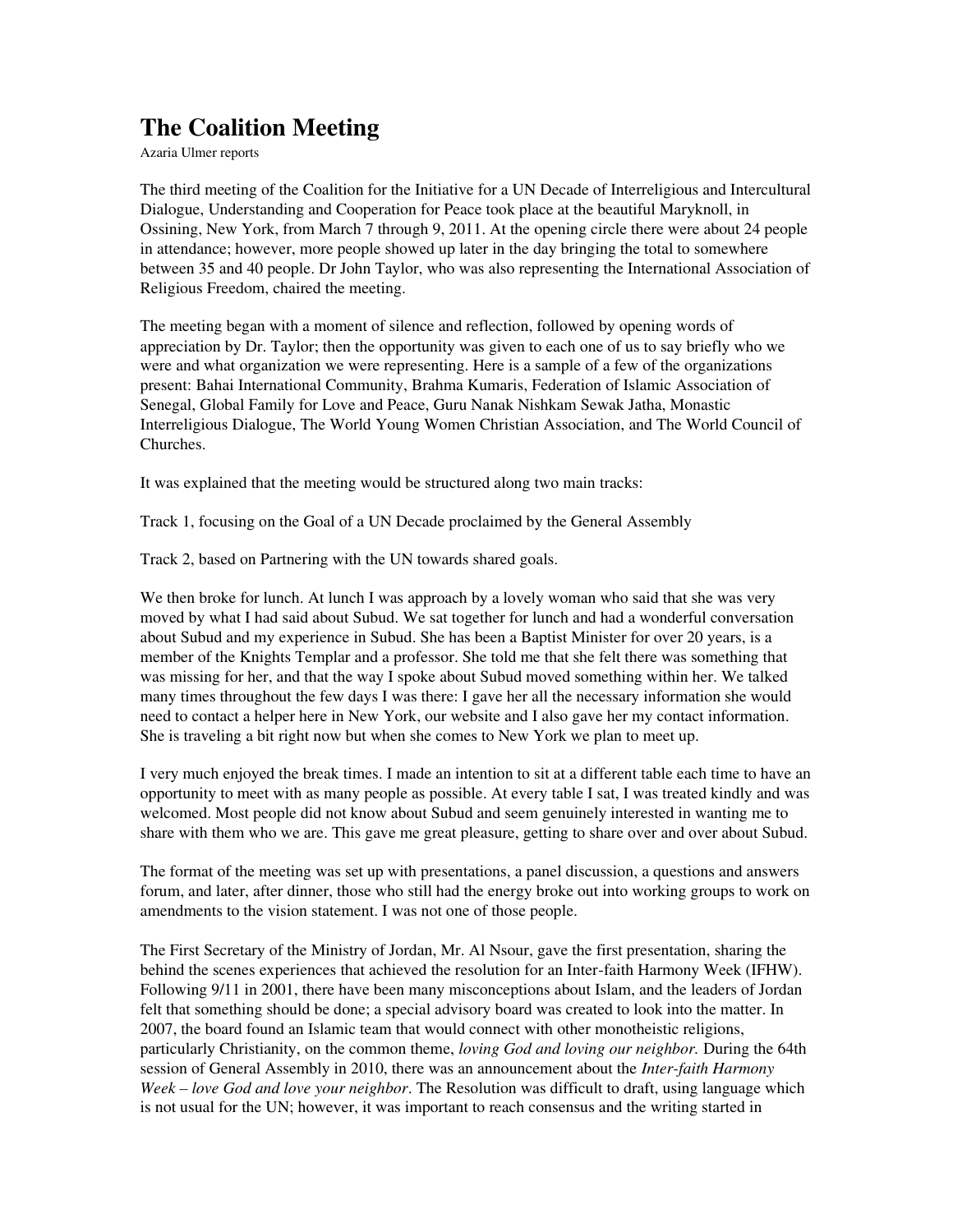September. Initially the response, particularly from the European Union, was very negative, based on the premise that religious agendas are not appropriate at the general assembly: The USA does not like to see religious language at the general assembly due to the separation of religion and state; some Muslim countries felt that loving their neighbor meant loving Israel; India and China also felt that it was inappropriate as they are so diverse. The language was changed to be more inclusive – to convince the US, Muslim, Chinese and Indian delegations, and finally the EU, who were the last to come on board, particularly the Netherlands and Belgium. These two countries felt that the language breached freedom of speech and freedom of religion, and they wanted a vote about this but were persuaded not to push the issue by other European Union countries. In the end there was success, and the world IFHW resolution was passed: The first one took place during the 1st week of February 2011. Mr. Al Nsour spoke on behalf of his Mission, which supports and endorses the Initiative for the UN Decade.

The next presenter was Dr Uthup from the UN Alliance of Civilizations (AoC). The AoC is an initiative of the UN Secretary General, launched by Spain and Turkey: It is not a UN Agency. The key working method is to work with partners, creating a platform for different networks and initiatives and to raise them to global attention. The AoC's goal is to be an agency that brings a wide range of groups together, particularly young people. Education, migration, youth and media are the four areas of focus for the AoC. Dr Uthup stated that, "a fundamental role in building peace is to understand the role that religion plays in conflict situations whether this is real or imaginary." In 2009, from a list of conflicts, 108 out of 143 had some cultural or religious dimension: Clearly religion plays a role in conflict, so the AoC has been looking at how religions can be brought together to build peace and has been working with Religions for Peace to bring religious leaders together. Dr Uthup mentioned three principle actions where religious leaders are involved.

- 1. Rapid response media mechanism: Experts who can speak to the media on what is happening in crises around the world, with religious leaders who are part of this group and can write articles to be placed in different newspapers around the world.
- 2. Training for journalists.
- 3. Education, that incorporates teaching about religions. (There is a database with information on teaching about religions and a syllabus that can be used. Though looking initially into formal education, there is now a thought to look at non-formal education as well. Georgetown University has been doing work in this area and has done a mapping exercise.)

Marc-André Dorel from the UN Department of Economic and Social (ECOSOC) Affairs spoke on some of the difficulties faced by the Initiative. He questions whether political support for the Decade is possible: Following the agreement for the IFHW, some may consider that this resolution has broken new ground, and can lead to more considerations, a positive trend; but, some member states will see no need for a Decade now that the IFHW has been agreed upon and is not time limited. Both arguments are likely to be expressed by governments. Mr. Dorel states, that a number of the elements that need to be taken into account are:

 There is a need to shift to more operational activities, to go beyond the Decade and to identify the Coalition by its activities, especially those in co-operation with UN Agencies. The position of some of the Europen Union countries and the USA is expected to continue. Mr Dorel spoke frankly by saying, "when there is a government proposing a project, as Jordan did for the IFHW, it is a strong argument which gets attention. NGOs do not have the same